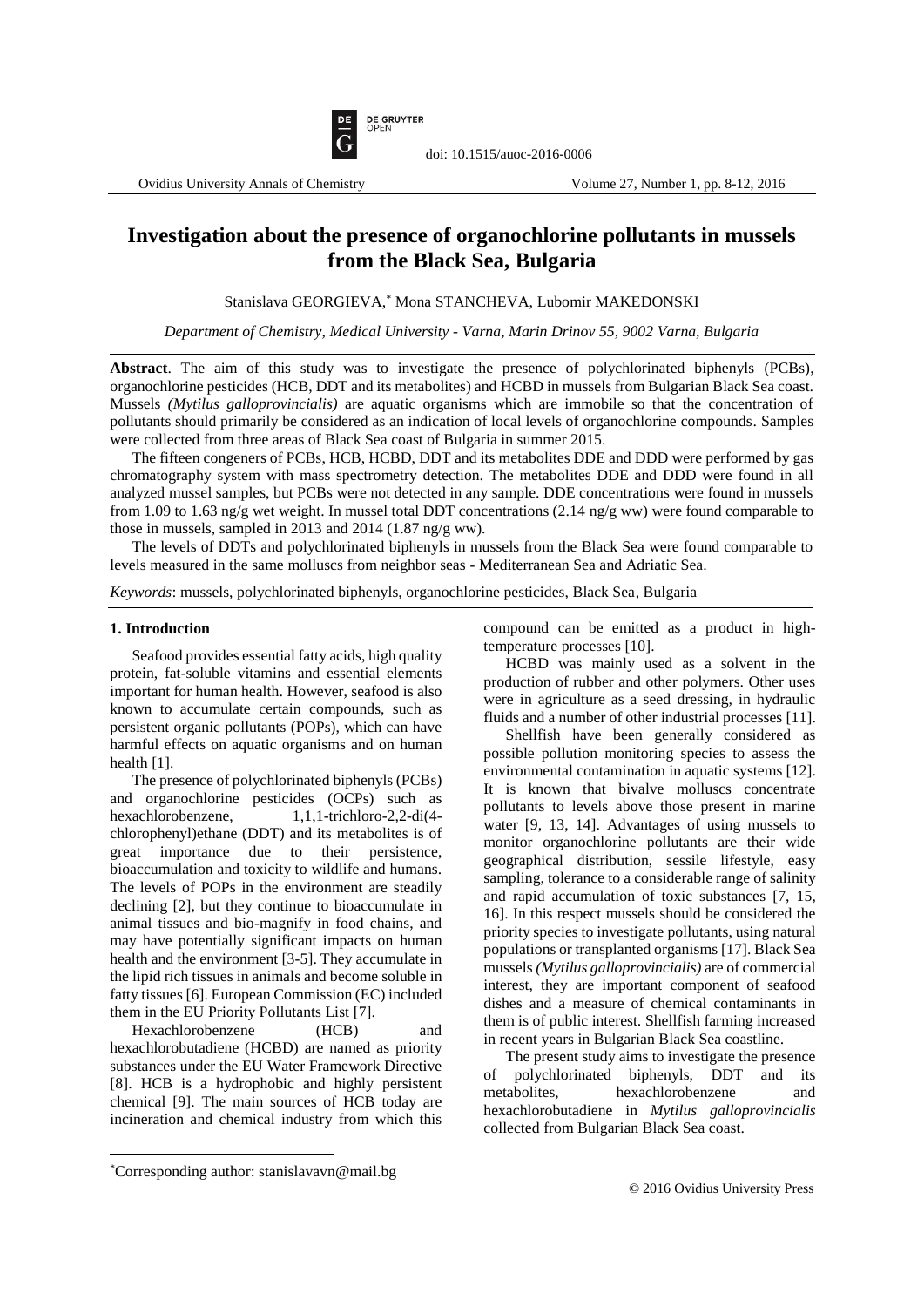## **2. Experimental**

# 2.1. *Sampling and sample preparation*

Mussels were collected manually between May – October 2015 from north-east coastal areas of the Black Sea, Bulgaria – Kavana, Bulgarevo, Kranevo, Fichoza. Sampling was carried out in mussel natural and farmed populations. At each sampling site 2–3 kg of mussels of similar shell length were collected, placed in plastic bags, kept in ice and transported to the laboratory.

Each sample was prepared from soft tissue of forty individual mussels of similar sizes (45–65 mm). The mussels were opened with stainless steel knives, and the soft tissues were removed and homogenized.

## 2.2. *Chemical analysis*

Samples were prepared according to a previously described method [18]. Briefly, twenty grams from homogenised tissue were taken for extraction. Each sample was spiked with internal standards PCB 30 and PCB 204. The compounds were extracted with hexane / dichloromethane (3/1) in Soxhlet Extractor.

An aliquot of the extract (1/5th) was taken for lipid determination. The solvent was carefully evaporated until dryness and the lipid content was determined gravimetrically.

After lipid determination, the extract was cleanedup on a glass column packed with neutral and acid silica. Organochlorine compound were eluted with 50  $cm<sup>3</sup>$  *n*-hexane followed by 50  $cm<sup>3</sup>$  *n*-hexan / dichloromethane (80:20 v/v). The eluates were concentrated to near dryness and reconstituted in 0.5 cm<sup>3</sup> in *n*-hexane.

The simultaneous analysis was performed on gas chromatograph GC FOCUS (Thermo Electron Corporation, USA) using POLARIS Q Ion Trap mass spectrometer and equipped with an AI 3000 autosampler. Experimental mass spectrometry parameters are: the Ion source and Transfer line temperatures were  $220^{\circ}$ C and  $250^{\circ}$ C, respectively. The splitless Injector temperature was 250°C. For HCB, HCBD and DDTs determination the oven was programmed as follows:  $50^{\circ}$ C (1 min),  $30^{\circ}$ C/min to 180°C, 5°C/min to 260°C, 30°C/min to 290°C with a final hold for 3.0 min. The PCBs experimental temperature program -  $90^{\circ}$ C for 1 min, then programmed 30°C/min to 180°C, 2°C/min to 270°C,  $30^{\circ}$ C/min to  $290^{\circ}$ C with a final hold for 3.0 min. Samples were injected in splitless mode in a TR-5ms capillary column with a length of 30 m, 0.25 mm ID and a film thickness of 0.25 μm with helium as carrier gas at a flow of 1 mL/min.

Pure reference standard solutions (EPA 625/CLP Pesticides Mix 2000 μg/mL - Supelco and PCB Mix 20 - Dr. Ehrenstorfer Laboratory) were used for instrument calibration, recovery determination and quantification of compounds.

In prepared extracts fifteen PCB congeners (IUPAC № 28, 31, 52, 77, 101, 105, 118, 126, 128, 138, 153, 156, 169, 170, 180), hexachlorobenzene (HCB), hexachlorobutadiene (HCBD), 1,1-dichloro-2,2-di(4-chlorophenyl)ethylene (*p*,*p*'-DDE), 1,1 dichloro-2,2-di(4-chlorophenyl)ethane (*p*,*p*'-DDD) and 1,1,1-trichloro-2,2-di(4-chlorophenyl)ethane (*p*,*p*'-DDT) were analyzed.

Each sample was analyzed three times and was taken an average of the results obtained. The limits of detection (LOD) varied for individual compounds from 0.02 to 0.05 ng/g ww.

#### 2.3. *Quality control*

The quality control was performed by regular analyses of procedural blanks and certified reference materials: BCR - 598 (DDTs in Cod liver oil) and BB350 (PCBs in Fish oil) – Institute for Reference Materials and Measurements, European commission. Procedural blanks and a spiked sample with standards were analyzed between each 5 samples to monitor possible laboratory contamination. Blanks did not contain traces of contaminants.

## **3. Results and Discussions**

A summary of the pollutant concentration ranges, measured in mussels in the current study is presented in Table 1.

The analyzed organochlorine pollutants were found in all samples in the range between 0.61 ng/g ww (DDD) and 1.60 ng/g ww (DDE). The dominant compound was DDE (1.17–1.60 ng/g ww), followed by DDD  $(0.61-1.00 \text{ ng/g} \text{ ww})$  (Table 1). Lipid content of mussel samples ranged from 2.7 to 3.4 %.

The metabolites DDE and DDD were found in all analyzed mussel samples, but *p*,*p*'-DDT and PCBs were found below the analytical detection limits (Table 1).

Metabolite of DDT - *p*,*p*'- DDE represents a very slowly degradable compound and it was the most abundantly found in mussels. The levels of DDE were found in accordance with the concentration levels of mussels from the northern Adriatic Sea (1.6 - 3 ng/g fresh weight) [19] and from Croatian coast of the Adriatic Sea (in the range  $0.57 - 2.61$  ng/g ww) [3]. It's not surprising that *p*,*p*'-DDT were not found in mussels, as the use of these compounds in Bulgaria was prohibited in the late 1970s and the persistent half-life of DDT in aquatic environment has been suggested to be approximately 10–20 years [20]. DDT starts to degrade to DDE after discharge into the environment through photolysis or metabolic degradation by organisms. The ratio between the concentration of DDE and DDT has been used as a good indicator of the frequency of usage of pesticides whose active ingredient is DDT [21].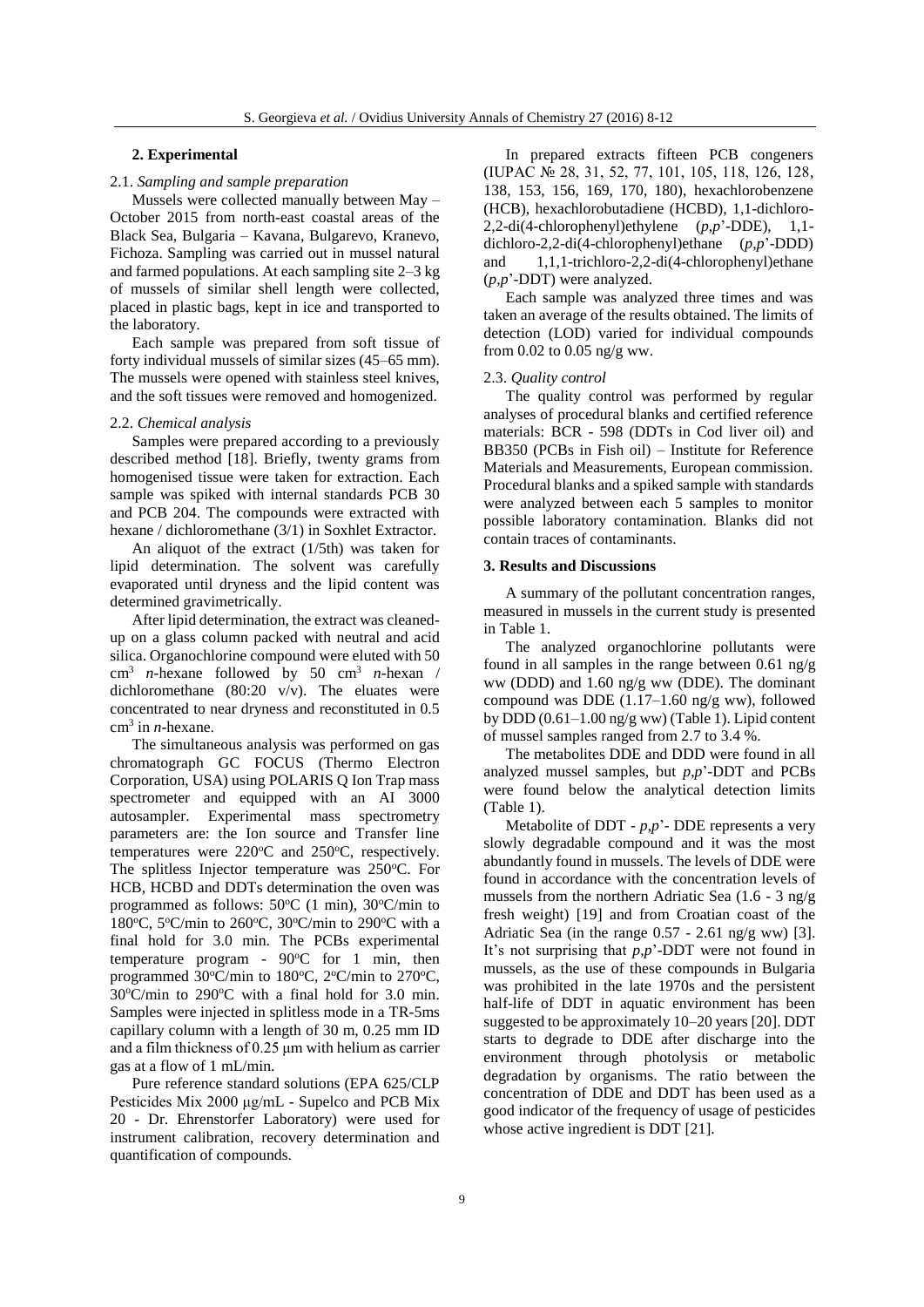|                        | <b>Cultured mussels</b> |                 | Wild mussels     |                 |                 |                 |
|------------------------|-------------------------|-----------------|------------------|-----------------|-----------------|-----------------|
|                        | Kavarna I               | Kavarna II      | <b>Bulgarevo</b> | Kavarna I       | Kranevo         | Fichoza         |
| Lipids, %              | $3.4 \pm 0.3$           | $3.3 \pm 0.2$   | $2.7 \pm 0.4$    | $3.1 \pm 0.2$   | $3.2 \pm 0.2$   | $2.8 \pm 0.2$   |
| $p,p$ '-DDE            | $1.60 \pm 0.10$         | $1.36 \pm 0.04$ | $1.47 + 0.04$    | $1.26 + 0.21$   | $1.17+0.06$     | $1.21 \pm 0.08$ |
| $p, p'$ -DDD           | $1.00 \pm 0.07$         | $0.85 \pm 0.03$ | $0.68 \pm 0.07$  | $0.79 \pm 0.04$ | $0.61 \pm 0.03$ | $0.69 \pm 0.03$ |
| $p, p'$ -DDT           | nd                      | nd              | nd               | nd              | nd              | nd              |
| $\Sigma$ DDTs, ng/g ww | $2.60 \pm 0.13$         | $2.21 \pm 0.07$ | $2.15 \pm 0.11$  | $2.06 + 0.14$   | $1.87 \pm 0.06$ | $1.90 \pm 0.05$ |
| HCB, $ng/g$ ww         | $<$ LOD                 | $<$ LOD         | $<$ LOD          | $<$ LOD         | $<$ LOD         | $<$ LOD         |
| $HCBD$ , ng/g ww       | $<$ LOD                 | $<$ LOD         | $<$ LOD          | $<$ LOD         | $<$ LOD         | $<$ LOD         |
| PCBs, ng/g ww          | $<$ LOD                 | $<$ LOD         | $<$ LOD          | $<$ LOD         | $<$ LOD         | $<$ LOD         |

**Table 1.** Lipid content (%) and concentrations of DDTs, HCB, HCBD and PCBs (ng/g ww) in cultured and wild mussels

< LOD – below method detection limit

Among the sampling sites DDE concentrations in mussels varied between 1.17 and 1.60 ng/g ww. The highest concentrations of DDE were found in Kavarna I, whereas the lowest levels were reached in Kranevo (Table 1.) DDD showed very close values between 0.61 and 1.00 ng/g ww during period of study.

The maximum level of ∑DDTs in mussels was found at the Kavarna I (2.60 ng/g ww), while the minimum value was found at the Kranevo (1.87 ng/g ww). The experimental results for ∑DDTs in mussels from different sampling areas showed, however, no significant differences between different sampling area (statistical test - p>0.05).



**Figure 2.** Comparison between DDTs concentration (ng/g ww) in cultured and wild mussels

The results for cultured mussels were compared with data from the study of wild mussels collected from the Black Sea in the same period (Fig. 2). In cultured mussels total DDT concentration (mean 2.42 ng/g ww) was found comparable to those in wild mussels(mean 2.00 ng/g ww). Statistical test (p>0.05) indicated that no statistically significant difference was observed between the wild and cultivated mussels.

Total DDT concentration (mean 2.14 ng/g ww) was found comparable to those in mussels, sampled in 2013 and 2014 (mean 1.87 ng/g ww).

The concentration of DDTs (like sum of DDE and DDD) is expressed also on a lipid weight basis (ng/g lw) in order to compare our results with data cited in the literature – Table 2. Nasso *et al*. [22] studied the blue mussels from the Gulf of Naples, Southern Italy and the levels of DDTs measured (sum of *p*,*p*'-DDT, *p*,*p*'-DDD and *p*,*p*'-DDE) were in the range 32.1- 308.8 ng/g lipid weight. Sum DDTs found in mussels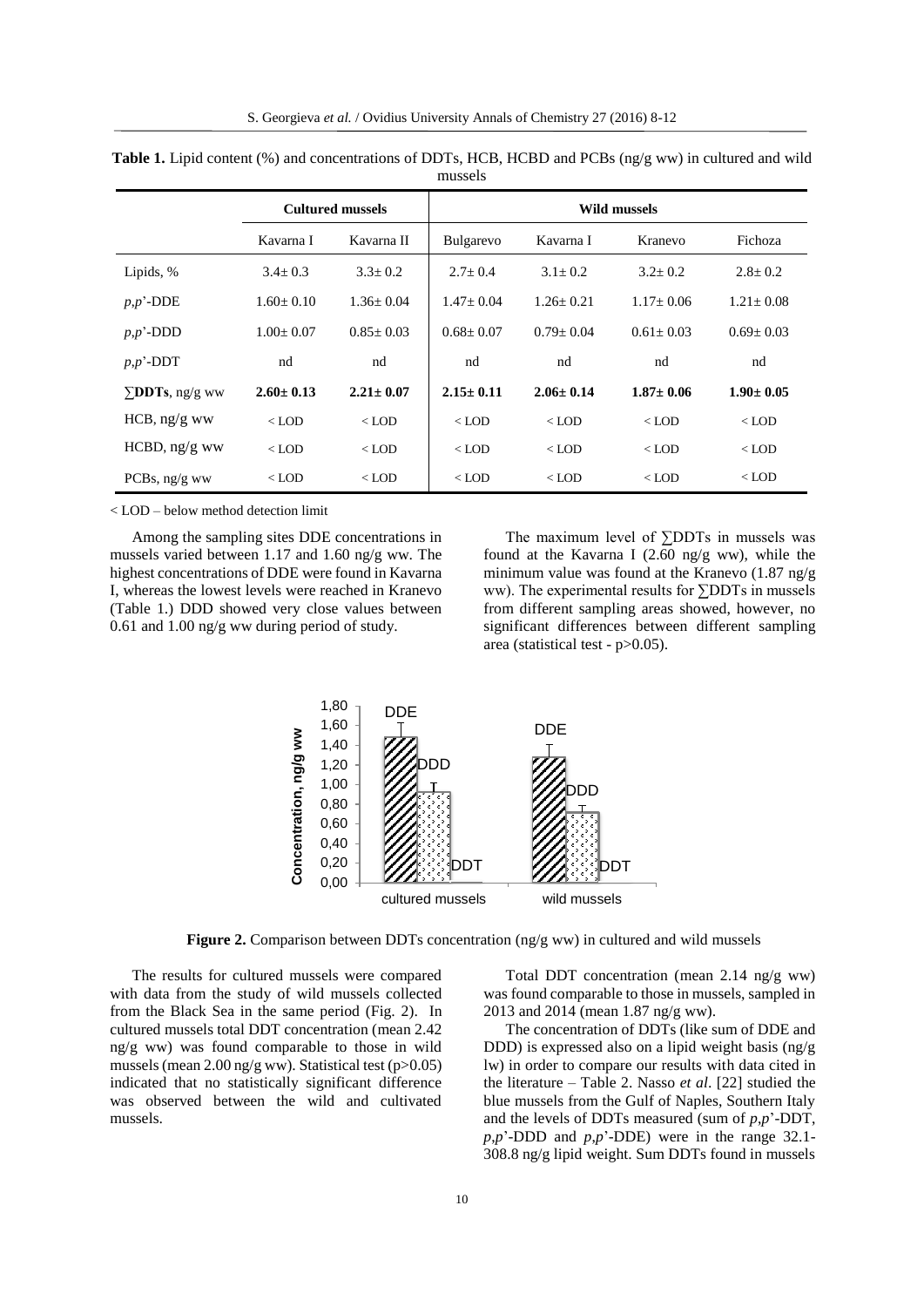from Black Sea, Bulgaria (65.7 ng/g lipid weight) were lower than levels observed by Stefanelli *et al*. [13] and Perugini *et al*. [23] in mussels from the Italian Adriatic Sea and central Adriatic Sea, respectively (Table 2).

Concentrations of total DDTs measured in the present study were much lower than those reported in mussels from seven mariculture zones in Hong Kong, China – 11 -1400 ng/g lw [24].

European Union and Bulgarian legislation are not regulated concentrations of DDTs in aquatic organisms yet.

| <b>Table 2.</b> Comparison between levels of DDTs and HCBs ( $\frac{ng}{g}$ lw) from this study and from other studies |  |  |  |
|------------------------------------------------------------------------------------------------------------------------|--|--|--|
|------------------------------------------------------------------------------------------------------------------------|--|--|--|

| Location              | $\Sigma$ DDTs, ng/g lw | $HCB$ , ng/g lw | <b>References</b>                  |
|-----------------------|------------------------|-----------------|------------------------------------|
| Adriatic Sea, Central | 208                    | -               | [23] Perugini et al. $2004$        |
| Adriatic Sea, Italy   | 142                    | < 6.62          | [13] Stefanelli <i>et al.</i> 2004 |
| Tyrrhenian Sea, Italy | 177                    | < 25.7          | [22] Naso <i>et al.</i> 2005       |
| Black Sea, Bulgaria   | 65.7                   | $<$ LOD         | Present study                      |
| Hong Kong, China      | $11 - 1400$            | 26-430          | [24] So <i>et al.</i> , 2005       |

In relation to other organochlorine compounds normally present in coastal areas, hexachlorobenzene and hexachlorobutadiene were found below detectable levels and did not exceed the European EQS of 10 μg/kg and 55 μg/kg, respectively. HCB is known as volatile and practically insoluble in water compound which leads to a low bioavailability of this contaminant in marine organisms. Carro *et al*. [14] studied the present of HCB in wild mussels collected from Galician Rias and values of HCBs were fond below 0.25 ng/g ww. Nasso *et al*. [22] studied the blue mussels from the Gulf of Naples, Southern Italy and concentrations of HCB measured were  $\langle 2.7 \text{ ng/g} \rangle$ lipid weight and So *et al*. [24] reported levels of HCB in the range 26-430 ng/g lw.

It can be seen that the mean levels of DDTs and HCB detected in mussels from the Bulgarian Black Sea coast are generally lower to those reported for specimens from other aquatic areas (Table 2).

PCBs are usually divided into two groups according to their toxicological properties: dioxin-like PCBs (dl-PCBs) and non dioxin-like PCBs (ndl-PCBs).

The six PCB congeners (IUPAC № 28, 52, 101, 138, 153 and 180) have been selected by the International Council for the Exploration of the Sea (ICES) for their abundance in environmental samples and have also been recommended by the European Union as indicators of PCB contamination [20].

The sum of the six indicator PCBs comprises about half of the amount of total non dioxin-like PCB present in feed and food [25]. That sum is considered as an appropriate marker for occurrence and human exposure ndl-PCB and therefore EU has set a maximum level in fish and mussels 75 ng/g fresh weight [26].

Polychlorinated biphenyls were found below detectable limits in all analyzed samples. The levels found in the present study are in accordance with the results for mussels from the Mid-Black Sea Coast of Turkey, where no PCBs were detected in any samples [27]. Okay *et al*. [15] were measured levels of PCBs in mussels of the Istanbul strait, Turkey during the period of January-February 2007 and their results ranged from 1026 to 35 983 pg/g wet weight.

## **4. Conclusions**

Residues of organochlorine pollutants were analysed in wild and cultured mussels collected from north-east coastal areas of the Black Sea, Bulgaria. DDTs metabolites (*p*,*p*'-DDE and *p*,*p*'-DDD) were the major compounds in all the studied samples. The concentration order was DDE > DDD. The overall lack of *p*,*p*'-DDT in samples from all sampling areas would suggest the absence of recent input of technical DDT from the Bulgarian Black Sea coast. The results obtained in this study indicate that mussel contamination by organochlorine compounds were lower than levels measured in mollusks from neighbor seas - Adriatic Sea and Mediterranean Sea. The monitoring of priority organochlorine pollutants in seafood is of paramount importance in order to protect marine ecosystem.

# **Acknowledgments**

This study was financed by EEA Grants and Ministry of Environment and Water of Bulgaria (Project D-33-49/2015).